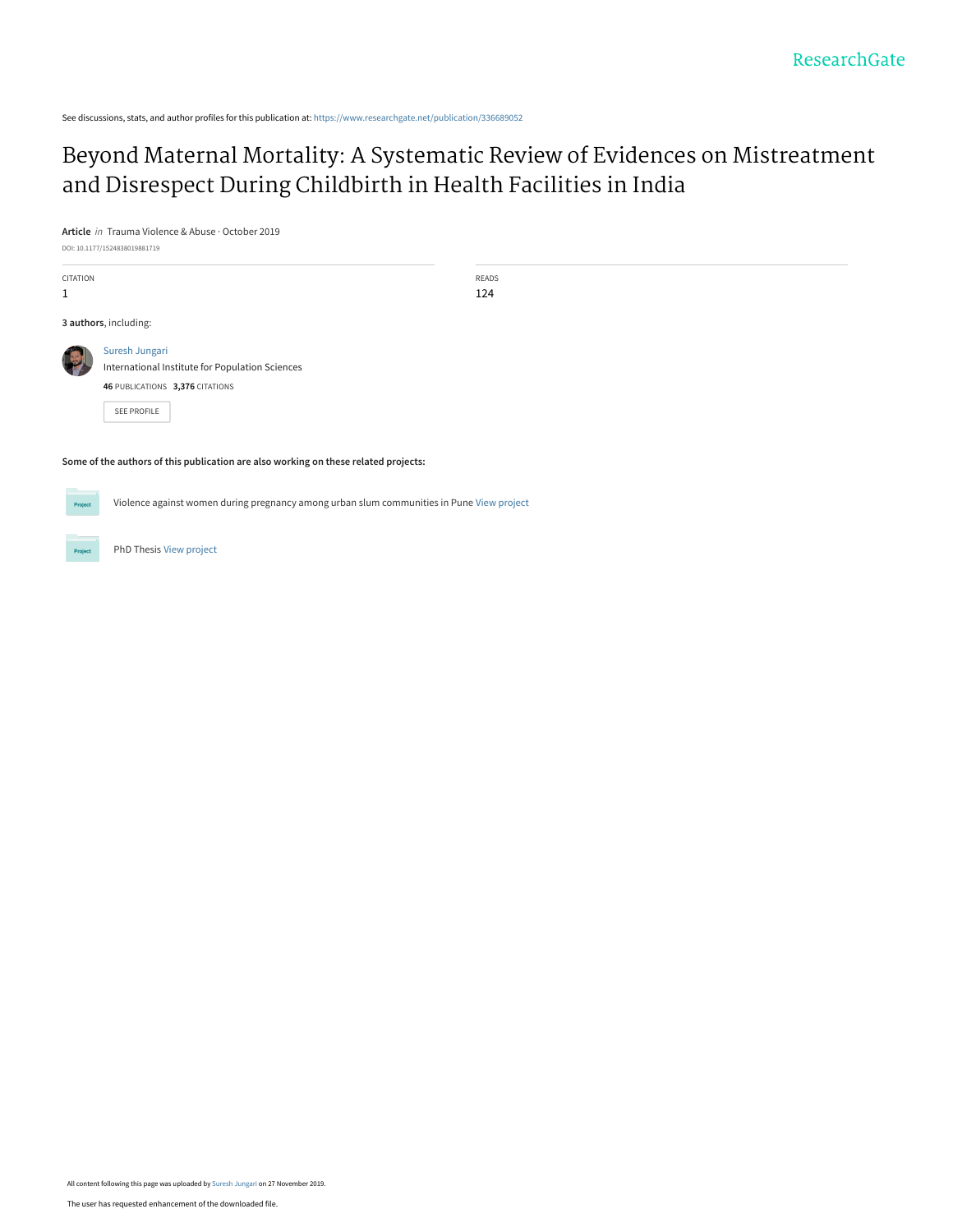# Beyond Maternal Mortality: A Systematic Review of Evidences on Mistreatment and Disrespect During Childbirth in Health Facilities in India

TRAUMA, VIOLENCE, & ABUSE 1-13 ª The Author(s) 2019 Article reuse guidelines: [sagepub.com/journals-permissions](https://sagepub.com/journals-permissions) [DOI: 10.1177/1524838019881719](https://doi.org/10.1177/1524838019881719) [journals.sagepub.com/home/tva](http://journals.sagepub.com/home/tva)



Suresh Jungari<sup>l</sup> ©, Baby Sharma<sup>l</sup>, and Dhananjay Wagh<sup>l</sup>

### Abstract

The aim of this systematic review is to examine current evidence on the nature and extent of disrespect and abuse (D&A), mistreatment and practices of respectful maternity care of women during childbirth in India. Electronic databases were searched for published studies relevant to the topic. The search was conducted from May to September 2018. Preferred Reporting Items for Systematic Reviews and Meta-Analyses (PRISMA) guidelines were used to conduct the review. A results synthesis was done using the Bowser and Hill landscape analytical framework for D&A of women during childbirth. Eleven studies are included in this review of which six were cross-sectional, four were qualitative, and one used a mixed-method approach. The type of abuse most frequently reported was the lack of respect and dignity (nondignified care) experienced by the women, usually in the form of negative and unfriendly attitudes of the providers. The least frequent form of mistreatment was physical abuse and detention in the facilities. The frequency of reported D&A was high, ranging from 10% to 77.3%. These behaviors were influenced by lack of education and empowerment of the women, their low socioeconomic status, poor training of providers and supervision, and a lack of accountability. Overall, disrespectful and abusive behavior had adverse impact on the utilization of health facilities for childbirth. It created a psychological distance between women and health providers. To our knowledge, this is the first systematic literature review to be conducted on respectful maternity care in India.

#### Keywords

mistreatment, disrespect and abuse (D&A), childbirth, dignity, health facility, India, quality of care

# **Background**

Mistreatment of women in health facilities during childbirth has drawn public attention and is a growing area of interest for researchers (Bohren et al., 2015; Miller et al., 2016; World Health Organization [WHO], 2014). Worldwide, many women experience disrespectful, abusive, or neglect during treatment at childbirth. These practices violate a woman's basic human rights. They deter women from seeking maternal health-care services and can have serious implications for their health and well-being. Recently, many studies reported mistreatment of women in India during childbirth, which ranged from physical abuse, mistreatment, verbal abuse and nondignified care (Bhattacharya & Ravindran, 2018; Saxena, Srivastava, Dwivedi, & Bhattacharyya, 2018; Sen, Reddy, & Iyer, 2018).

Giving birth to child is a significant life event for women. However, motherhood also brings many challenges to new mothers. Giving birth is sometimes a traumatic experience, resulting in post-traumatic stress for a few women. Most health-care providers tend to think of birth trauma in terms of physical injury, often overlooking the psychological effects. Up to one third of women view their labor and delivery as

traumatic. An estimated 2–6% of women experience the full range of symptoms of post-traumatic stress disorder (PTSD).

It is estimated that about 20–50% of women view labor and the delivery of their children as a traumatic birth experience (Ayers, Bond, Bertullies, & Wijma, 2016; Ayers, Joseph, McKenzie-McHarg, Slade, & Wijma, 2008; Slade, 2006). Further, globally, the percentage of women who experience the full constellation of traumatic births ranges from 1% to 9% (Bell & Andersson, 2016; Soet, Brack, & DiIorio, 2003; Waldenström, Hildingsson, Rubertsson, & Rådestad, 2004). There have been a substantial number of studies that reported neglect during childbirth and lack of health care which can lead to a traumatic birth experience (Beck, 2006; Waldenström

#### Corresponding Author:

Suresh Jungari, Interdisciplinary School of Health Sciences, Savitribai Phule Pune University, Maharashtra 411007, India. Email: [sureshjungariiips@gmail.com](mailto:sureshjungariiips@gmail.com)

<sup>&</sup>lt;sup>1</sup> Interdisciplinary School of Health Sciences, Savitribai Phule Pune University, Maharashtra, India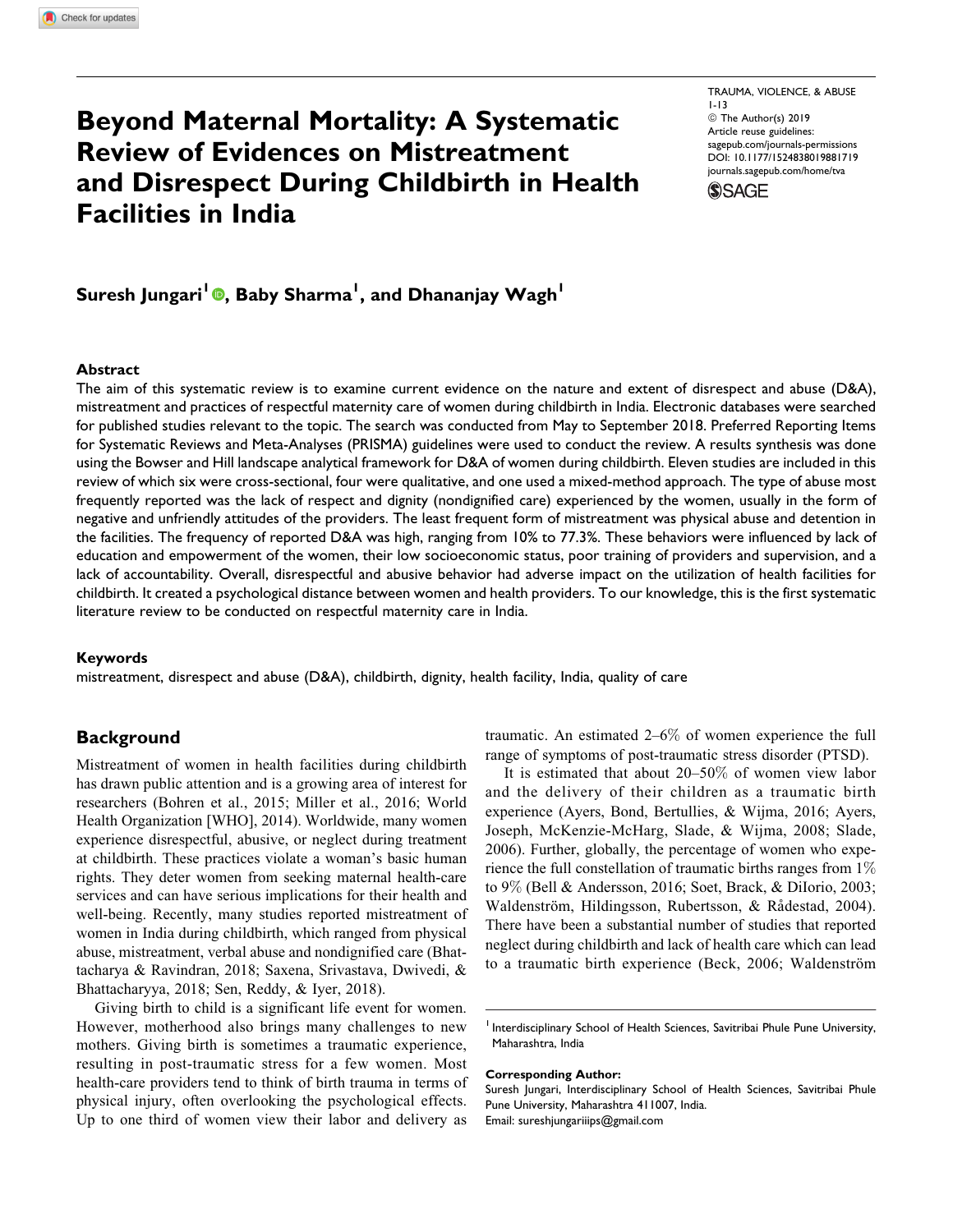et al., 2004). Other factors in traumatic birth experiences were the complicated deliveries and lack of support from family and partner (Grekin & O'Hara, 2014; Seng, Low, Sperlich, Ronis, & Liberzon, 2011). A traumatic birth experience can have several negative health outcomes for both mother and infant. Women who have had a traumatic birth experience report having fewer subsequent children and reduced breastfeeding (Beck, 2018). Childbirth-related post-traumatic stress disorders impact relationship between partners (Campbell & Renshaw, 2016; Fredman et al., 2016).

Of an estimated 303,000 maternal deaths that occurred worldwide in 2015, nearly 99% occurred in low-and middleincome countries or LMICs (Ishola, Owolabi, & Filippi, 2017). About 830 women die from pregnancy or childbirth-related complications every day. Pregnancy-related complications remain the foremost cause of deaths among women in the reproductive age-group. Most of these deaths are preventable if the women are provided appropriate and timely care (The White Ribbon Alliance [WRA]). In 2015, the United Nations launched the global strategy for women's, children's, and adolescents' health for the years 2016 to 2030 with the aim of reducing the global maternal mortality ratio (MMR) to fewer than 70 per 100,000 live births (Shakibazadeh et al., 2018).

India contributed 17% to the global burden of maternal deaths (WHO, 2016). The WHO estimates that each hour, nearly five women die in India due to childbirth-related complications, meaning 45,000 women die annually during childbirth. MMR is high, estimated at 130 maternal deaths per 100,000 live births (Registrar General of India, 2018). Commitment to Goal 5 of the Millennium Development Goals has led the Indian government to introduce several health system reforms with the aim of reducing MMR by 75% to 100 per 100,000 live births and creating universal access to reproductive health (Chattopadhyay et al., 2018). However, the review study of Balakrishnan and Khanna (2016) found that the risks of maternal deaths are worsened by inadequate healthpromoting practices and institutional regimes of care that do not support quality in maternal health care, including inadequate antenatal care which increases obstetric risks.

The experience of giving birth has a lifelong impact on the overall health and well-being of women. It can either be an empowering life event or the cause of a traumatic syndrome (Halperin, Sarid, & Cwikel, 2015). Several programs have been implemented by the Government of India to accelerate utilization of institutional birth facilities. These have resulted in more than 75% of births taking place in institution in India (International Institute for Population Sciences & ICF, 2017). Experiences of previous births affect subsequent birth experiences: The fear of pain and negative experiences with the providers often dominate women's experiences of labor (Nilsson & Lundgren, 2009).

Quality of care provided during childbirth is a critical determinant of increasing utilization of maternal health-care services and preventing maternal mortality and morbidity (Jha et al., 2016). Overemphasis on institutional delivery conceals women's experiences with the health system, which is manifested in the poor quality of their interactions with staff and their engagement with biomedical technologies and practices and the continuum of care (or the lack of it) according to Melberg, Diallo, Ruano, Tylleskär, and Moland (2016) and Jha et al. (2016). Moreover, the notion of a successful childbirth cannot be solely demarcated as the survival of the infant and the mother. It should also include practices that are safe and human, such as appropriate place of birth, the presence of supportive kin, and respect and dignity of women during labor (Chattopadhyay et al., 2018; McCourt, Rayment, Rance, & Sandall, 2016).

India has a diverse population. The country is made up of various kinds of geographical locations which are home to multiple caste groups and religions. Health inequalities among these groups are evident. Women from the lower social caste groups are discriminated against and deprived of basic health services (Haddad, Mohindra, Siekmans, Màk, & Narayana, 2012; Jungari & Bomble, 2013; Vart, Jaglan, & Shafique, 2015). Women from the scheduled castes and scheduled tribes experience greater morbidities and mortality than other caste groups in India (Jungari & Chauhan, 2017; Mohindra, Haddad, & Narayana, 2006). Muslim women tend to receive less attention and more negligence from health-care providers and face higher odds of disrespect during childbirth. However, it must be mentioned here that the experiences of other religious minority groups in India were not studied.

In 2010, a landscape report by Bowser and Hill, "Exploring Evidence for Disrespect and Abuse in Facility-Based Childbirth," summarized the available knowledge and evidence on the topic. While the review revealed a relative lack of formal research on the topic, the authors' in-depth search of published and technical literature, as well as interviews and discussions with content experts, led to the definition of seven major categories of disrespect and abuse (D&A) that childbearing women encounter during maternity care. These categories overlap and occur along a continuum—from subtle disrespect and humiliation to overt violence. They include physical abuse, nonconsented clinical care, nonconfidential care, nondignified care (including verbal abuse), discrimination based on specific patient attributes, abandonment or denial of care, and detention in facilities.

Recent studies have used different methodologies and conceptual frameworks to highlight the global prevalence and nature of D&A in health facilities during childbirth (Sando et al., 2017; Warren et al., 2013). However, the Bowser and Hill landscape analytical framework is the most frequently applied for reporting systematic reviews in developing countries (Ishola et al., 2017). Therefore, this study uses the Bowser and Hill landscape analytical framework to present the results.

To date, there has been no effort to summarize the evidence of experiences of disrespect, mistreatment, and abuse of women during childbirth in the health facilities of India. To our knowledge, this is the first formal review which has synthesized evidence of respectful maternity practices in Indian settings. In this context, the aim of current review is to examine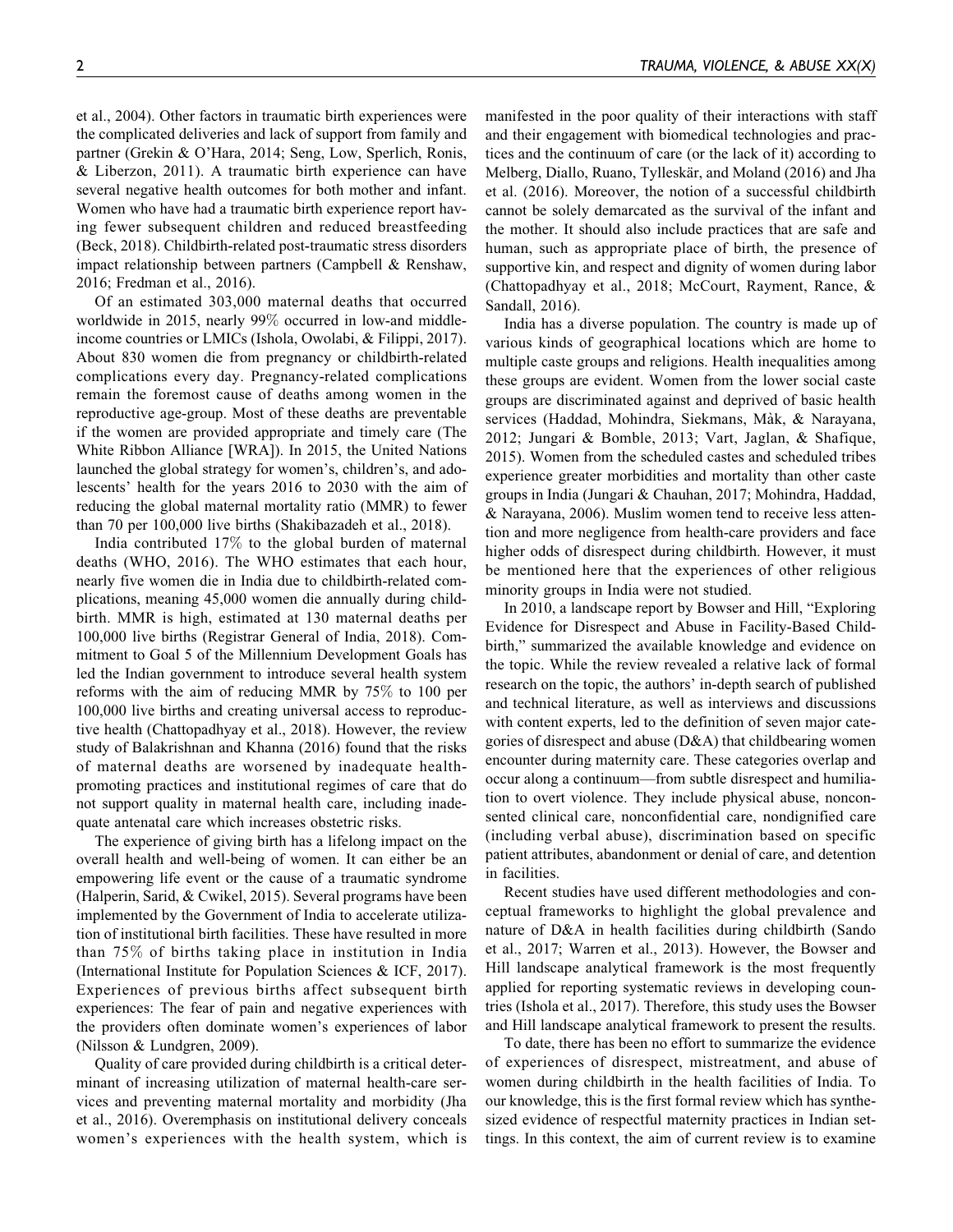current evidences on the nature and extent of D&A of women during childbirth in health facilities in India.

## Method

A systematic review of published quantitative and qualitative literature between January 2008 to September 2018 was conducted. The Bowser and Hill, a landscape report (Exploring Evidence for Disrespect and Abuse in Facility-Based Childbirth, 2010) classification formed the basis of synthesis in this review because it provided a framework for the classification, contributing factors and consequences of D&A during childbirth. Our analyses were conducted using Bowser and Hill's framework dimensions to describe and understand the nature of D&A faced by women during childbirth.

## Search Strategy

Potentially relevant articles for systematic review were identified by searching bibliographical databases (PubMed, Embase, MEDLINE, Scopus, ScienceDirect, and Web of Science), the WHO, Cumulative Index of Nursing and Allied Health (provided by EBSCO Information Service). Also accessed were reports of WRA, U.S. Agency International Development (USAID), Health Policy Project, and Google Scholar resources. These platforms helped in the search for citations for this review. A full-search strategy for each database was developed using key words or free text terms in various combinations for the concepts: quality of care, disrespect or abuse, mistreatment during labor, providers' attitude, experience of women during intrapartum care, and childbirth. Medical Subject Heading or equivalent indexing terms were used to capture all relevant terms used by authors.

### Inclusion and Exclusion Criteria

First, we screened the titles and abstracts of identified citations for potential inclusion in the review. Full texts were sought only for the relevant articles. Studies were eligible for inclusion if they were conducted in India and reported on indicators and contributing factors as well as consequences or investigated quality of care which was, directly or indirectly, related to the D&A of women during childbirth. Studies which aimed to understand and explore actual experiences of women during childbirth and reported any form of D&A or reported reasons for nonutilization or delayed utilization of skilled delivery services involving any form of D&A were also included. Studies published prior to 2008 were excluded from this review.

# Appraisal of Quality

The studies include in the review were subjected to an appraisal process to assess their relevance, reliability, and accuracy. The Critical Appraisal Skills Programme tool was used for this purpose. The studies were assessed as being of high, medium, or low quality. Some studies were excluded from the appraisal because they did not satisfy the norms.

### Data Extraction

Data were extracted using a standardized form for information such as the name of first author, year of publication, location of the study and its settings, study design, description of the study, sample size, demographics, type and characteristics of D&A experienced by the women, type of analysis carried out, results of analysis, and the limitations of the study.

### Data Synthesis

The Bowser and Hill framework, a landscape report (Exploring Evidence for Disrespect and Abuse in Facility-Based Childbirth, 2010) was used for data synthesis. The framework categorized the D&A into seven domains as mentioned earlier. The contributing factors were categorized into individual and community, policy, governance, providers and service delivery factors and underutilization of skilled delivery services. The results were collated and analyzed with respect to these categories to fulfill the key objectives of the review. For quantitative synthesis, we reported the type of D&A experienced under each category in percentages. For qualitative synthesis, we quoted the participants followed by the authors' analysis to fit the report of D&A in the appropriate theme.

## **Results**

The initial search yielded 302 citations and the updated search provided an additional 49, making it a total of 351. From these, 46 were removed because they were duplicates. After screening the titles and abstract of the 305 studies which remained, 284 records were removed because they did not satisfy the eligibility criteria for this review. Thus, 21 potentially relevant articles were identified for a full-text review of which 11 studies met the inclusion criteria (Figure 1).

Of these 11 studies, included, 6 were cross-sectional, 4 qualitative, and 1 used mixed methods (qualitative and quantitative). Seven of the 11 studies were conducted in Uttar Pradesh in North India (Bhattacharyya, Issac, Rajbangshi, Srivastava, & Avan, 2015; Bhattacharya & Ravindran, 2018; Dey et al., 2017; Diamouund-smith et al., 2017; Raj et al., 2017; Sudhinaraset, Treleaven, Melo, Singh, & Diamond-Smith, 2016); 2 in Chhattisgarh, East of Central India (Jha et al., 2016; Jha, Larsson, Christensson, & Skoog Svanberg, 2017); 1 study was done in Jharkhand, Eastern India (Bhattacharyya, Srivastava, & Avan, 2013); and 1 study was done in Assam in Northeast India (Chattopadhyay, Mishra, & Jacob, 2017). Two of the studies were done in a rural setting (Chattopadhyay et al., 2017; Bhattacharyya et al., 2013) and three in slums (Diamond-Smith, Treleaven, Murthy, & Sudhinaraset, 2017; Sudhinaraset et al., 2016).

About 57% of the women reported experiencing any form of mistreatment during pregnancy (Sudhinaraset et al., 2016). Most of participants (77.3%) self-reported their mistreatment, and the remaining were reported by observers who were witness to the mistreatment of the women (Dey et al., 2017). One in five (20.9%) reported mistreatment by their providers during childbirth which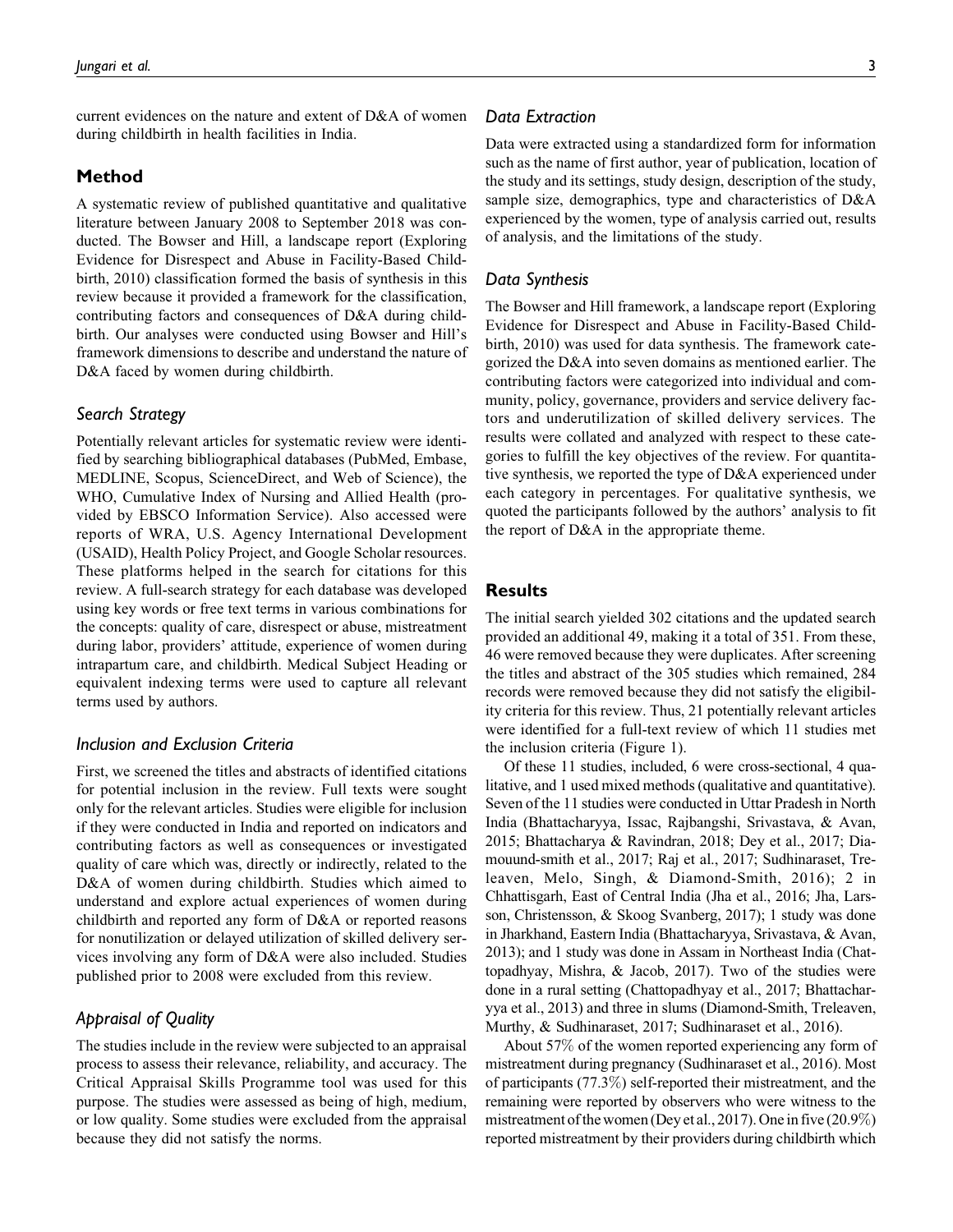

Figure 1. PRISMA flowchart of search and study inclusion process.

included discrimination and abuse. Women were significantly more likely to report mistreatment when their provider was a nurse instead of physician or midwife (Raj et al., 2017). As reported by Jha, Larsson, Christensson, and Skoog Svanberg (2017), women who had vaginal births at Community Health Centres were least satisfied with services pertaining to "Meeting with the baby" (mean score 1.4, SD .6). The study Diamond-Smith, Treleaven, Murthy, and Sudhinaraset (2017) reported that 24.2% of the providers expected payment or bribes and 4.3% of the women reported unnecessary separation from their babies. With the help of the Bowser and Hill framework, the results of our analysis are reported under the following subdomains. A summary of study characteristics presented in Table 1.

## Physical and Verbal Abuse

Physical abuse is any nonaccidental act or behavior causing injury, trauma, or other physical suffering or bodily harm, while verbal abuse is a form of abusive behavior involving the use of wrong language. Verbal abuse occurs when a person

forcefully criticizes, insults, or denounces someone else, the act characterized by underlying anger and hostility. It is a destructive form of communication intended to harm the selfrespect of the other person and produce negative emotions. A qualitative study found that most commonly type of abuse reported by focus group participants was verbal abuse, which included "scolding" of patients and shouting at them (Sudhinaraset et al., 2016).

Diamond-Smith et al. (2017) reported physical abuse  $(15.5\%$  of study population) and verbal abuse  $(28.6\%)$ . Beating and verbal abuse occur during labor which also sometimes directed at the accompanying relatives (Chattopadhyay et al., 2017). The participants described a range of provider's behaviors inside the labor room: from being polite and considerate to being abusive and cruel. The women's description of the treatment revealed use of discourteous language, insinuations about sex and babies, threats of physical injury, and, sometimes, even assault by the providers. The respondent women also recalled how some care providers tried to stop other providers in engaging in such (abusive) behavior.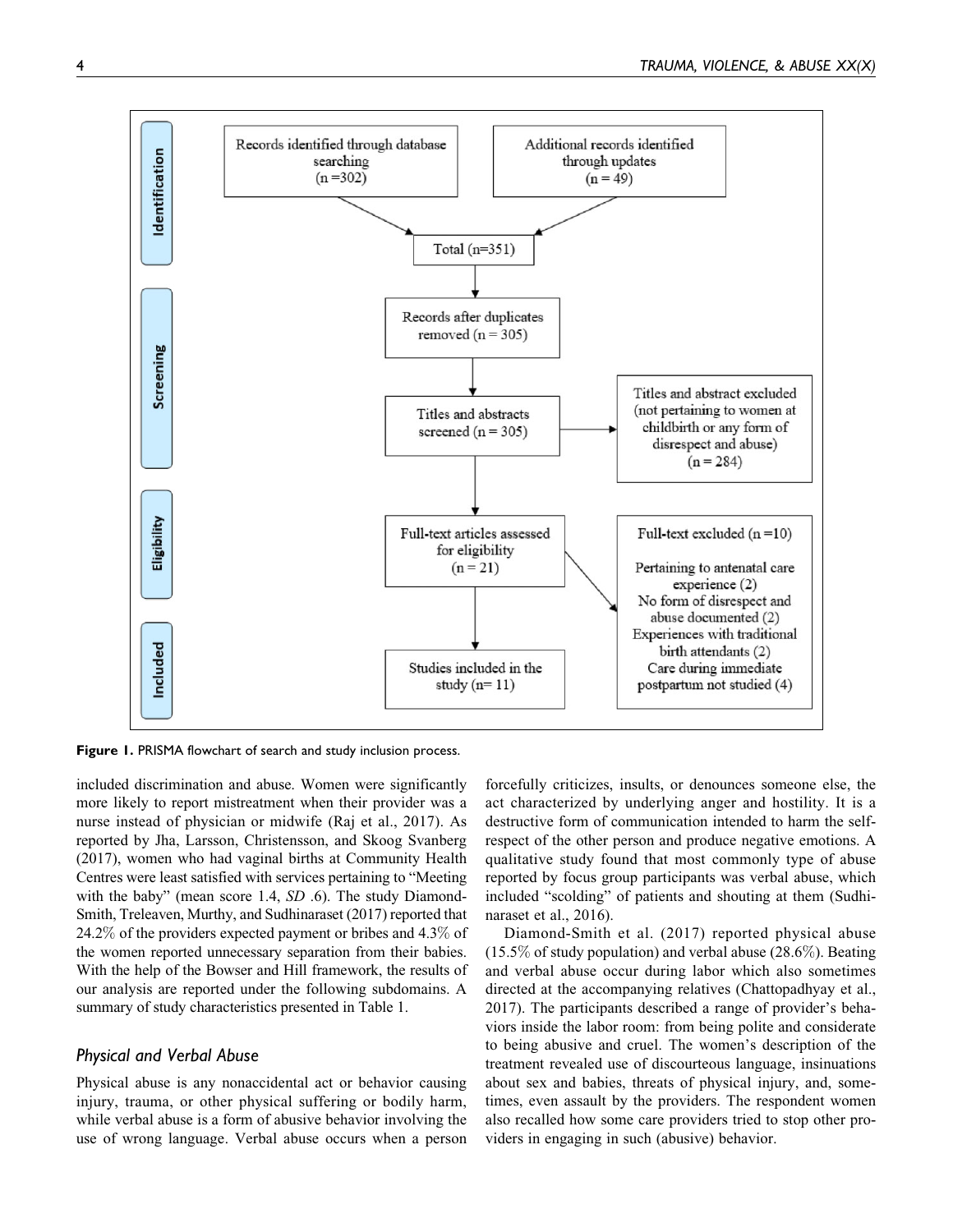|                                                     |                                                                                                                                                                                                                                                                                                                                                                                       | have an implication on their<br>economic status which can<br>Younger age-group, with low<br>perception selection bias                                                                                                                                                                                                                                           |                                                                                                                                                                                                                                                                                                                                                                            | women's homes where they<br>interviewer may perhaps be<br>(continued)<br>other confounding factors<br>quality of the interviewing<br>held no authority and the                                                                                                                                                                                                                                                                         |
|-----------------------------------------------------|---------------------------------------------------------------------------------------------------------------------------------------------------------------------------------------------------------------------------------------------------------------------------------------------------------------------------------------------------------------------------------------|-----------------------------------------------------------------------------------------------------------------------------------------------------------------------------------------------------------------------------------------------------------------------------------------------------------------------------------------------------------------|----------------------------------------------------------------------------------------------------------------------------------------------------------------------------------------------------------------------------------------------------------------------------------------------------------------------------------------------------------------------------|----------------------------------------------------------------------------------------------------------------------------------------------------------------------------------------------------------------------------------------------------------------------------------------------------------------------------------------------------------------------------------------------------------------------------------------|
| Bias/Limitations                                    | Small sample, younger age-<br>dno.18                                                                                                                                                                                                                                                                                                                                                  | education and lower                                                                                                                                                                                                                                                                                                                                             | Urban slum populations                                                                                                                                                                                                                                                                                                                                                     | Conducting interviews in<br>skills of one no vice                                                                                                                                                                                                                                                                                                                                                                                      |
| Type of Analysis Done                               | Using the transcripts of<br>interviews, the data<br>were analyzed<br>thematically                                                                                                                                                                                                                                                                                                     | The data were analyzed<br>thematically                                                                                                                                                                                                                                                                                                                          | qualitative, using the<br>interviews, the data<br>bivariate statistics-<br>Quantitative analysis-<br>descriptive and<br>were analyzed<br>transcripts of<br>thematically                                                                                                                                                                                                    | Grounded theory<br>approach                                                                                                                                                                                                                                                                                                                                                                                                            |
| Results                                             | Aspects of care most commonly<br>support, privacy, clean place<br>after delivery, availability of<br>expenses, and prompt care<br>(primarily drugs) in case of<br>important were availability<br>appropriate medical care<br>complications, emotional<br>of health providers and<br>transport to reach the<br>incentives that exceed<br>cited by women to be<br>institution, monetary | maintaining privacy, and lack<br>supply of water, electricity,<br>and anesthetist to manage;<br>complications, difficulty in<br>supplies, and gynecologist<br>infrastructure; irregular<br>provision of care were<br>of skill for postdelivery<br>shortage of medicines,<br>experienced regarding<br>The common challenges<br>inadequate physical<br>counseling | however, patients also blame<br>knowledge, and poor health<br>findings suggest that lack of<br>high levels of mistreatment<br>mistreatment). Qualitative<br>outcomes. Of importance,<br>themselves for their own<br>Quantitative results suggest<br>cultural health capital in<br>reported any form of<br>(over 57% of women<br>relationships, lack of<br>Patient-provider | the quality of care. Women<br>seek the health care due to<br>intrapartum care, however,<br>shame and guilt, and having<br>show that the labor rooms<br>availability of infrastructure<br>may not necessarily reflect<br>the hidden costs they bear<br>seem to be well equipped<br>and functional; however,<br>personal dignity, feeling<br>The women's descriptions<br>involves a damage to<br>lack of knowledge.<br>cashless and safe |
| Type and Characteristics of<br>Disrespect and Abuse | Lack of privacy and faith, extra<br>from main expenditure for<br>money was asked apart<br>their pocket                                                                                                                                                                                                                                                                                | Difficulty in maintaining privacy,<br>physical access, cleanliness,<br>out-of-pocket expenditure<br>information sharing, and<br>interpersonal behavior,                                                                                                                                                                                                         | withhold treatment, lack of<br>Discrimination, physical abuse,<br>information, abandoned or<br>choice of position denied,<br>expenditure, unnecessary<br>requested out-of-pocket-<br>ignored, delivered alone,<br>companion not allowed,<br>verbal abuse, threats to<br>separation from baby                                                                               | Verbal and physical abuse, out-<br>of-pocket expenditure,<br>nonconcerned care                                                                                                                                                                                                                                                                                                                                                         |
| Demographics                                        | age-group of 18-25<br>Women respondents<br>years old                                                                                                                                                                                                                                                                                                                                  | 20-30 years old and<br>one above 30 years.<br>Women age-group of                                                                                                                                                                                                                                                                                                | age of five, and live in<br>years of age, have at<br>currently under the<br>between 18 and 30<br>Women had to be<br>least one child<br>the slum area                                                                                                                                                                                                                       | 15 women, agreed to<br>study, out of which<br>participate, and 13<br>participate in the<br>Twenty-one women<br>were invited to<br>completed an<br>interview                                                                                                                                                                                                                                                                            |
| Sample Size                                         | women who had delivered in<br>Ш<br>discussion (FGDS; $N = 32$ ),<br>depth interviews (IDIS; N<br>the 42 days prior to the<br>Participants in individual in-<br>17) and focus group<br>study                                                                                                                                                                                           | Women who recently delivered<br>$(N = 24)$                                                                                                                                                                                                                                                                                                                      | For quantitative ( $N = 392$ ), for<br>qualitative $(N = 26)$                                                                                                                                                                                                                                                                                                              | Women who had given vaginal<br>birth to a healthy newborn<br>infant $(N = 13)$                                                                                                                                                                                                                                                                                                                                                         |
| Study Design and<br>Description                     | interviews (IDIS)<br>and focus group<br>Individual in-depth<br>Qualitative study<br>(FGDS) with<br>women who<br>discussion<br>delivered<br>recently                                                                                                                                                                                                                                   | descriptive study,<br>semistructured,<br>interview (IDI)<br>A qualitative<br>in-depth                                                                                                                                                                                                                                                                           | group discussions<br>surveys and focus<br>and quantitative)<br>Mixed (qualitative                                                                                                                                                                                                                                                                                          | Qualitative in-depth<br>interviews                                                                                                                                                                                                                                                                                                                                                                                                     |
| Study Location<br>and Setting                       | Eastern India<br>Jharkhand, a<br>Rural area of<br>district in<br>state in<br>Jamtara                                                                                                                                                                                                                                                                                                  | Uttar Pradesh,<br>District of<br>India                                                                                                                                                                                                                                                                                                                          | Pradesh, India<br>Lucknow city<br>(selected 38<br>randomly)<br>of Uttar<br>slums<br>Slums of                                                                                                                                                                                                                                                                               | Chhattisgarh,<br>state in India,<br>One district of                                                                                                                                                                                                                                                                                                                                                                                    |
| Authors (Year)                                      | Bhattacharyya,<br>Srivastava,<br>and Avan<br>(2013)                                                                                                                                                                                                                                                                                                                                   | Bhattacharyya,<br>Rajbangshi,<br>Srivastava,<br>and Avan<br>(2015)<br>Issac,                                                                                                                                                                                                                                                                                    | <b>Smith (2016)</b><br>Melo, Singh,<br>Treleaven,<br>Diamond-<br>Sudhinaraset,<br>and                                                                                                                                                                                                                                                                                      | Jha et al. (2016)                                                                                                                                                                                                                                                                                                                                                                                                                      |

Table 1. The Summary Characteristics of the Included Studies in the Review. Table 1. The Summary Characteristics of the Included Studies in the Review.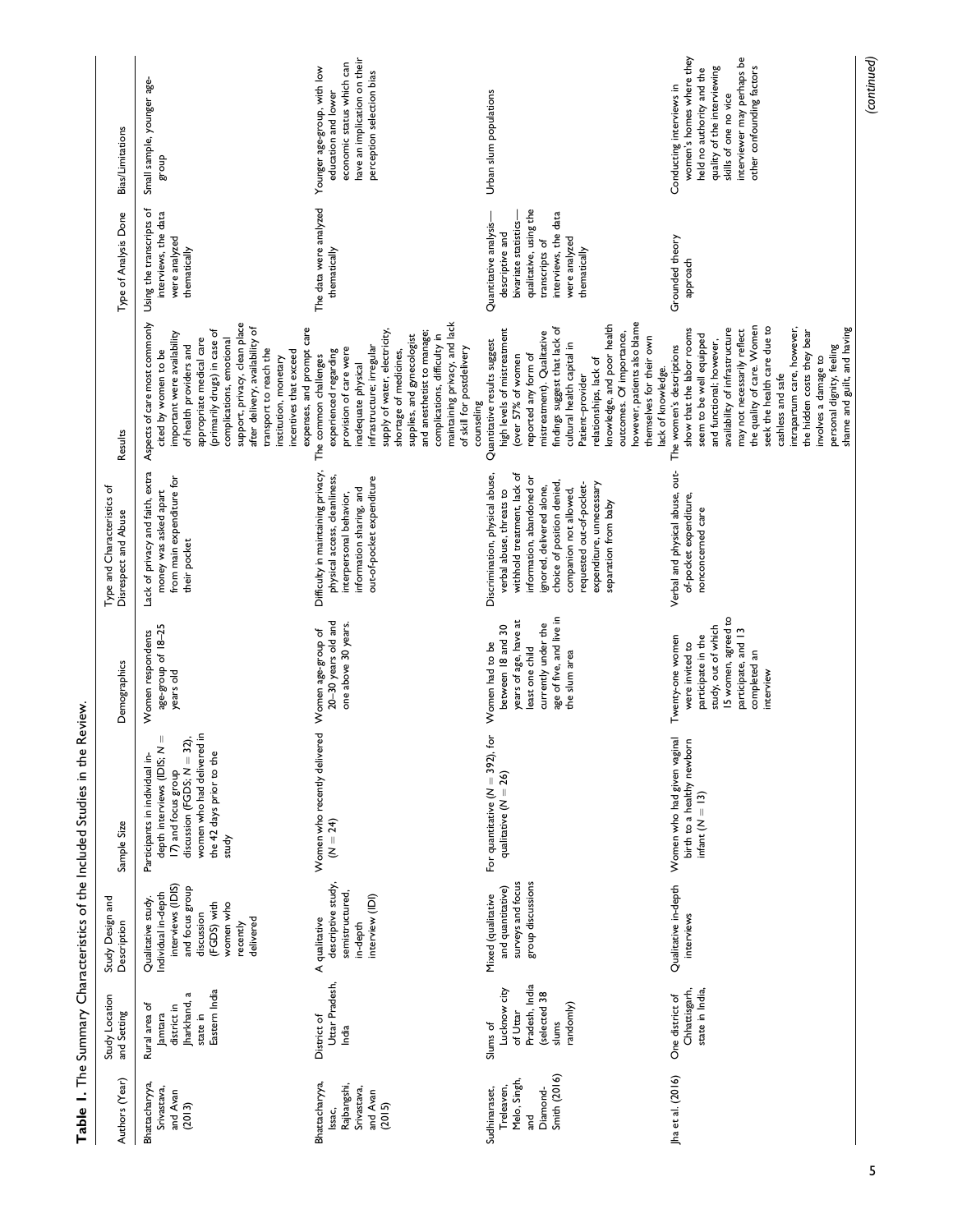| l |  |
|---|--|

| Authors (Year)                                                   | Study Location<br>and Setting                   | Study Design and<br>Description | Sample Size                                                                                                                                                                                                                                  | Demographics                                                                                                                                                  | Type and Characteristics of<br>Disrespect and Abuse                                                                                                                                                                                                                                                               | Results                                                                                                                                                                                                                                                                                                                                                                                                                                               | Type of Analysis Done                                                                     | <b>Bias/Limitations</b>                                                                                                             |
|------------------------------------------------------------------|-------------------------------------------------|---------------------------------|----------------------------------------------------------------------------------------------------------------------------------------------------------------------------------------------------------------------------------------------|---------------------------------------------------------------------------------------------------------------------------------------------------------------|-------------------------------------------------------------------------------------------------------------------------------------------------------------------------------------------------------------------------------------------------------------------------------------------------------------------|-------------------------------------------------------------------------------------------------------------------------------------------------------------------------------------------------------------------------------------------------------------------------------------------------------------------------------------------------------------------------------------------------------------------------------------------------------|-------------------------------------------------------------------------------------------|-------------------------------------------------------------------------------------------------------------------------------------|
| Sudhinaraset,<br>Diamond-Smith,<br>Melo, and<br>Murthy<br>(2016) | Uttar Pradesh,<br>Lucknow,<br>Slums of<br>India | A cross-sectional<br>study      | sample who had delivered in<br>A total of 759 young women<br>ึ<br>This analysis is limited to th<br>392 women from that<br>a health facility                                                                                                 | delivered infants in a<br>previous 5 years and<br>were living in slums<br>health facility in the<br>Women of age 16-30<br>of Lucknow, India.<br>years who had | Lack of support, lack of<br>information                                                                                                                                                                                                                                                                           | support were more likely to<br>report mistreatment. Lack of<br>the care providers: A trade-<br>to surrender themselves to<br>willing to make but should<br>discussions with providers<br>not be required to do so.<br>and provider information<br>provide support, women<br>associated with a higher<br>off that the women are<br>Only 53% health workers<br>who reported lack of<br>support in regard to<br>were most strongly<br>mistreatment score | Regression analyses                                                                       | Restricted to slums so cannot<br>strata women, recall bias<br>be generalized for other                                              |
| Diamond et al.<br>(2017)                                         | Uttar Pradesh,<br>Lucknow,<br>Slums of<br>India | A cross-sectional<br>study      | who had delivered in a health<br>public primary health center,<br>hospital, and 8% in a private<br>392 Women from that sample<br>$\mathfrak{a}$<br>hospital, 21% in a private<br>facility, 21% delivered in<br>50% in a government<br>clinic | delivered infants in a<br>previous 5 years and<br>were living in slums<br>health facility in the<br>Women of age 16-30<br>of Lucknow, India<br>years who had  | withhold treatment, lack of<br>Discrimination, physical abuse,<br>delivering alone, choice of<br>delivery position ignored,<br>separation from the baby<br>companion not allowed,<br>request, for payment or<br>verbal abuse, threats to<br>bribe, and unnecessary<br>abandoned or ignored,<br>information, being | being abandoned or ignored,<br>to withhold treatment, 4.6%<br>unnecessary separation from<br>16.8% Reported discrimination,<br>15.5% physical abuse, 28.6%<br>verbal abuse, 12.2% threats<br>24.2% request for payment<br>lack of information, 10.2%<br>10.5% choice of delivery<br>companion not allowed<br>position ignored, 19.6%<br>10.5% delivering alone,<br>or bribe, and 4.3%<br>the baby                                                     | regression model<br>Multivariate logistic                                                 | Its cross-sectional nature does<br>causality between women's<br>views and their childbirth<br>not allow to establish<br>experiences |
| Dey et al. (2017) Uttar Pradesh,                                 | India                                           | A cross-sectional<br>survey     | Women ( $N = 875$ ) delivering in<br>Ξ.<br>81 public health facilities<br>Uttar Pradesh                                                                                                                                                      | selected public health<br>Women aged 15-49<br>delivered at the<br>years who had<br>facilities                                                                 | of the provider ranged from<br>practices, and nonpresence<br>Physical abuse, harsh delivery<br>fair to poor                                                                                                                                                                                                       | observers reported 22.4% of<br>reported mistreatment in at<br>included in both self-report<br>Most participants (77.3%) self-<br>measures. For the 6 items<br>and observations, 9.1% of<br>women being mistreated<br>mistreatment, whereas<br>least 1 of the 17-item<br>women self-reported                                                                                                                                                           | analyses and t tests<br>Regression model $\chi^2$                                         | Study conducted only in public<br>health facilities in Uttar<br>Pradesh                                                             |
| Raj et al. (2017)                                                | Uttar Pradesh,<br>India                         | A cross-sectional<br>survey     | delivered at 68 public health<br>Women $(M = 2,639)$ who had<br>facilities in Uttar Pradesh                                                                                                                                                  | Participants were aged<br>17-48 years, and<br>scheduled caste/<br>scheduled tribe<br>30.3% were                                                               | Abuse, failure to meet standard<br>of care, and stigma and<br>discrimination                                                                                                                                                                                                                                      | Women were significantly more<br>provider was a nurse rather<br>than a physician or midwife<br>including discrimination and<br>provider during childbirth,<br>mistreatment, when their<br>One in five (20.9%) reported<br>mistreatment by their<br>likely to report<br>abuse                                                                                                                                                                          | Unadjusted and adjusted<br>models $\chi^2$ analyses<br>logistic regression<br>and t tests | A major limitation of this study<br>is its reliance on women's<br>self-report                                                       |
| Chattopadhyay,<br>Jacob (2017)<br>Mishra, and                    | Kamrup district,<br>rural, Assam                | In-depth interviews             | in health-care facilities in the<br>The 15 women who gave birth<br>last 2 years                                                                                                                                                              | Women aged 17-36<br>years                                                                                                                                     | Beating and verbal abuse during There has been an expansion in<br>labor                                                                                                                                                                                                                                           | institutional deliveries, the<br>experience of childbirth in<br>government facilities is                                                                                                                                                                                                                                                                                                                                                              | Analyzed thematically                                                                     |                                                                                                                                     |

(continued)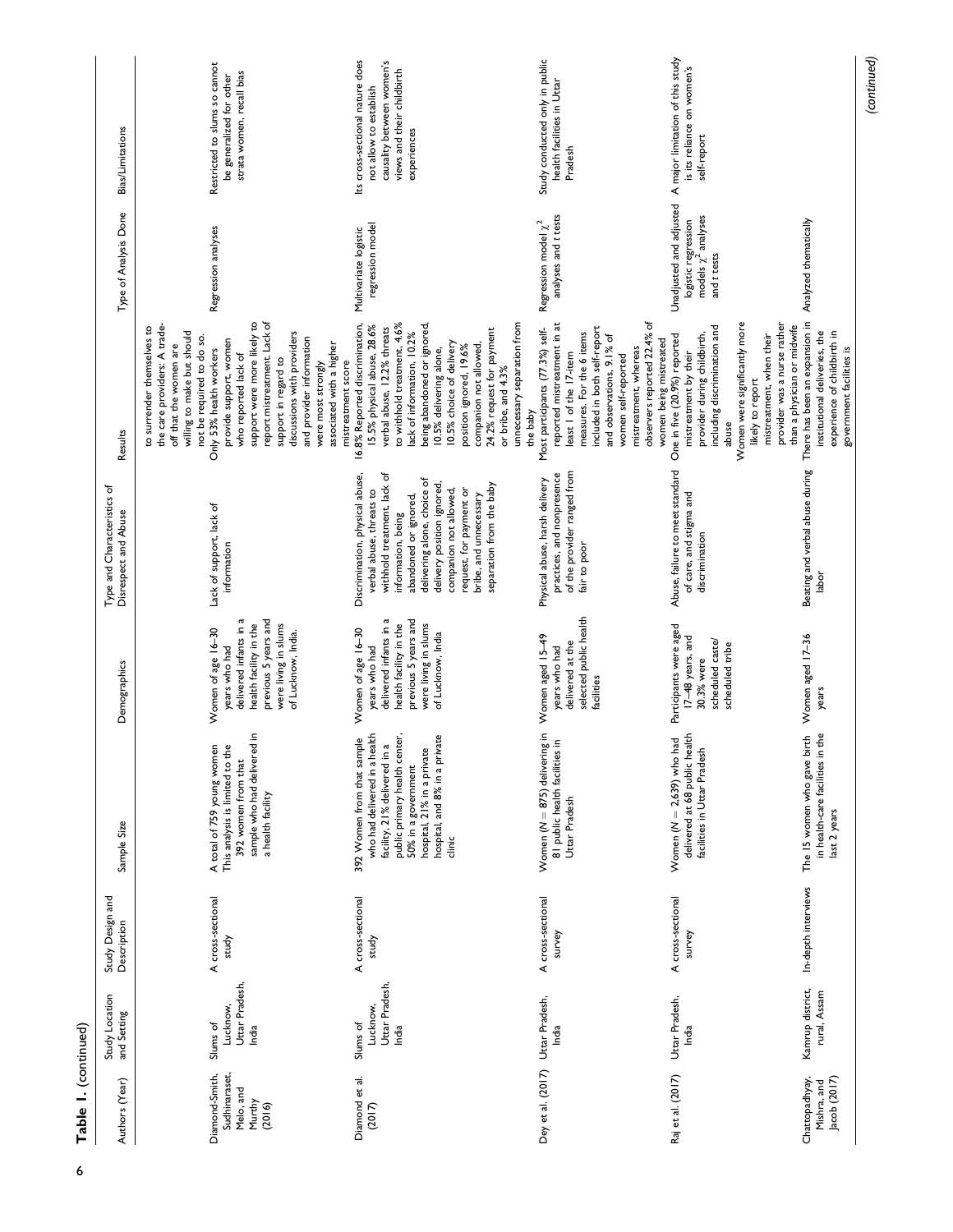| Table I. (continued)                                              |                                                               |                                                                             |                                                                                                                                                                                                  |                                                                                                                                            |                                                                                                         |                                                                                                                                                                                                                                                                                                                                                                                                                                                                                                                                          |                                                                                                |                                                                                                                     |
|-------------------------------------------------------------------|---------------------------------------------------------------|-----------------------------------------------------------------------------|--------------------------------------------------------------------------------------------------------------------------------------------------------------------------------------------------|--------------------------------------------------------------------------------------------------------------------------------------------|---------------------------------------------------------------------------------------------------------|------------------------------------------------------------------------------------------------------------------------------------------------------------------------------------------------------------------------------------------------------------------------------------------------------------------------------------------------------------------------------------------------------------------------------------------------------------------------------------------------------------------------------------------|------------------------------------------------------------------------------------------------|---------------------------------------------------------------------------------------------------------------------|
| Authors (Year)                                                    | Study Location<br>and Setting                                 | Study Design and<br>Description                                             | Sample Size                                                                                                                                                                                      | Demographics                                                                                                                               | Type and Characteristics of<br>Disrespect and Abuse                                                     | Results                                                                                                                                                                                                                                                                                                                                                                                                                                                                                                                                  | Type of Analysis Done                                                                          | <b>Bias/Limitations</b>                                                                                             |
|                                                                   |                                                               |                                                                             |                                                                                                                                                                                                  |                                                                                                                                            |                                                                                                         | facilities report both tangible<br>disproportionately use state<br>pelvic examinations, beating<br>Without anesthesia, improper<br>labor, with sometimes the<br>characterized by obstetric<br>and verbal abuse during<br>indigenous women who<br>accompanying relatives<br>and symbolic violence<br>episiotomies, in some<br>shouting directed at<br>including latrogenic<br>procedures such as<br>violence. Poor and<br>instances done                                                                                                  |                                                                                                |                                                                                                                     |
| Christensson,<br>and Skoog<br>Jha, Larsson,<br>Svanberg<br>(2017) | Two districts of<br>Chhattisgarh,<br>India                    | sampling method<br>A cross-sectional<br>consecutive<br>nonrandom<br>survey, | to healthy single neonate in<br>WHO criteria, giving birth<br>one of the selected health<br>All women $(N = 1,004)$ who<br>had had an uncomplicated<br>vaginal birth as defined by<br>facilities | Chhattisgarh State,<br>Women's of two<br>districts of<br>India                                                                             | handling, abandoned of care<br>Lack of privacy, improper                                                | women having CB were least<br>received, those who had VB<br>were least satisfied with the<br>processes on meeting their<br>Although most of the women<br>overall childbirth services<br>satisfied with postpartum<br>neonates (mean subscale<br>score 1.8, SD 1.3), while<br>Caesarean Births 79.2%)<br>were satisfied with the<br>(Vaginal Births 68.7%;<br>care received (mean                                                                                                                                                         | pragmatic model, IBM<br>Regression analyses,<br>Richard Baker's<br>software SPSS<br>Version 24 | Response bias, the findings may<br>not be applicable to every<br>public health facility from<br>every part of India |
| Bhattacharya &<br>Ravindran,<br>2018                              | Rural blocks of<br>Northern<br>Varanasi<br>district,<br>India | random sampling<br>multistage cluster<br>Community-based<br>cross-sectional | 410 Rural women                                                                                                                                                                                  | August 2015 at any<br>delivered between<br>Varanasi district,<br>Rural women who<br>health facility of<br>June, 2014 and<br>Northern India | neglect, or abandonment,<br>Nondignified care, verbal<br>abuse, physical abuse,<br>nonconfidential care | Women were abused during<br>verbal abuse and derogatory<br>nonconfidential care (5.6%),<br>and feeling humiliation due<br>nondignified care including<br>subscale score 2.7, SD 1.2<br>behavior was 28.8%. The<br>woman's sexual behavior<br>bordering on filth (4.9%)<br>(19.3%), physical abuse<br>Frequency of any abusive<br>reported abuses were<br>insults related to the<br>to lack of cleanliness<br>abandonment (8.5%),<br>irrespective of their<br>(13.4%), neglect or<br>sociodemographic<br>labor or delivery<br>background. | Bivariate analysis using<br>$\chi^2$ , binary logistic<br>regression                           | Smaller sample, recall bias                                                                                         |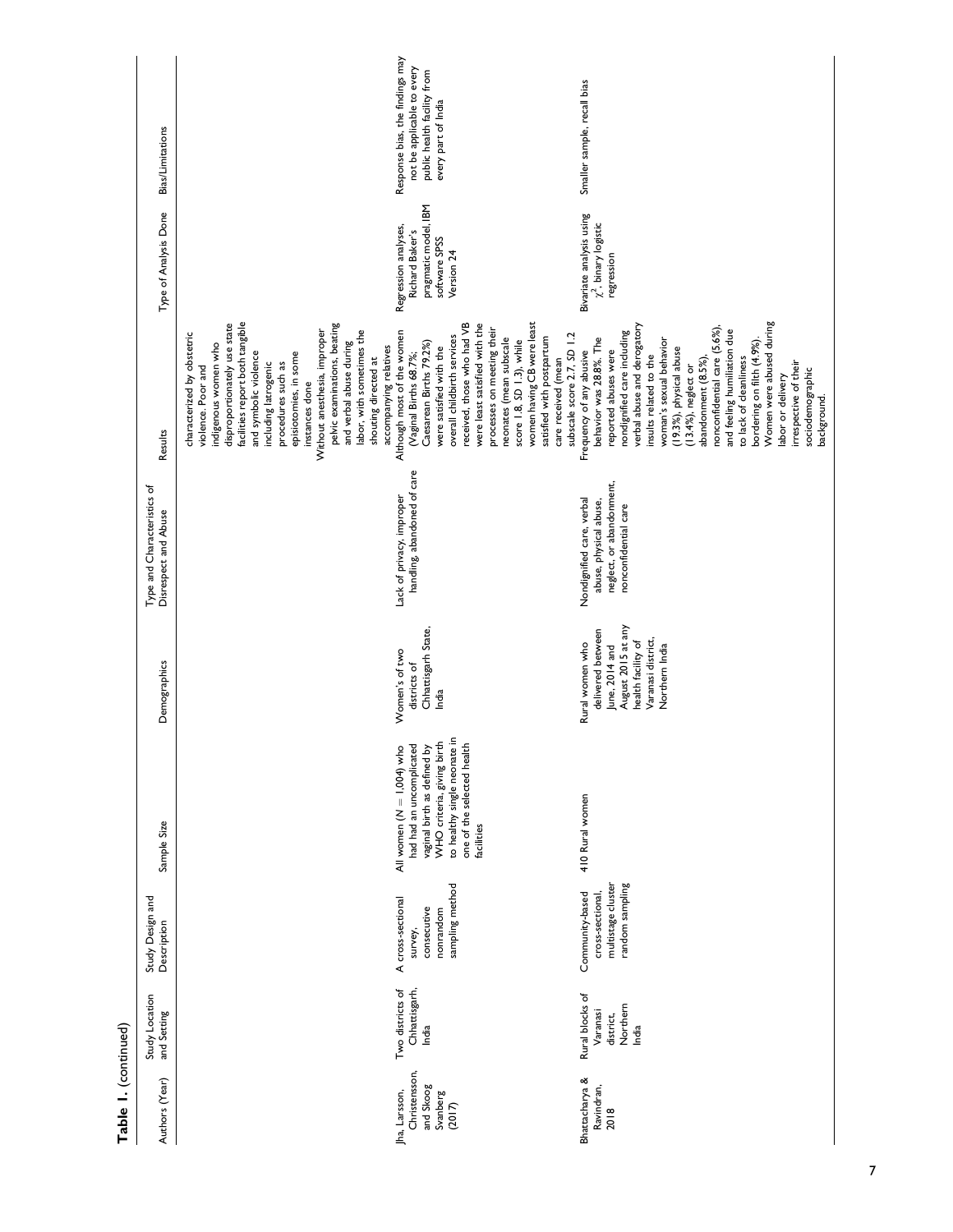They use dirty words (about sex leading to pregnancy and childbirth). This is a private matter, and everyone has to sleep with a man to have a baby. However, it should not be spoken like this in front of all to hear ...But there are some good people too. One Sister (nurse-midwife) she immediately scolded this other Sister. She said, "This is no way to talk." So, it is mostly your luck, what kind of provider you get (laugh). (Jha et al., 2016)

### Nonconsented Care

Consented care happens when an individual has the capacity to make a voluntary and informed decision to consent to or refuse a particular treatment, test, or examination. The individual's decision must be respected. Violation of this right is called nonconsent care. Here, absence of information or processes for informed consent to common procedures around the time of childbirth in various settings (e.g., caesarean sections, episiotomies, hysterectomies, blood transfusions, sterilization, use of intrauterine device [IUD], or augmentation of labor) are referred to as nonconsented care (Bowser & Hill framework, 2010). Diamond-Smith et al. (2017), in their study, reported that  $10.5\%$  of the women were not given the choice of delivery position or were ignored if they asked.

The women in the study also said that a postpartum IUD to prevent further pregnancy was been inserted in their bodies after the birth of their baby without consulting the women or their families. The women were informed about it by the nurse-midwife only at the time of their discharge from the hospital.

She (Nurse-midwife) told me at the time of discharge that copper-T was put for me immediately after childbirth. I was surprised because they had not asked me. I thought that maybe they asked my family, so I did not say anything. Now I know they did not ask anyone. They just put it themselves... That was very bad I think. I have to go to hospital for my check-up. I will go and tell them to remove it. (Jha et al., 2016)

### Nonconfidential Care

Lack of privacy includes both lack of physical privacy in facilities where women who are in labor often deliver in public view (without any barriers to protect their privacy). Lack of privacy is also evident when patient-related information, such as the HIV status, age, marital status, medical history, and so on can be easily accessed by anyone. This is known as nonconfidential care in the Bowser and Hill framework (2010). The study by Jha et al. (2017) reported that 57% women were least satisfied with the privacy they were given while breastfeeding their children (mean score 1.3, SD .4). Most qualitative studies found that along with the care processes, women were also not granted privacy during childbirth, especially in labor rooms, which is an essential aspect for treatment of women during childbirth (Bhattacharyya et al., 2013).

# Nondignified Care

Nondignified care during childbirth is described as intentional humiliation, blaming, rough treatment, scolding, shouting, and publicly divulging private patient information. It is important to note that a woman's description and perception of nondignified care may be very context-specific, so that an example of treatment given to one woman may not be relevant to others (Bowser & Hill framework, 2010). Qualitative study with grounded theory approach states that the women reported experiencing mild to severe compromise of their personal dignity during childbirth (Jha et al., 2016). The layout of the labor room was described by the women as tables being arranged in such a manner that the care providers could get a clear view of a woman's perineum, even from their seats. Even though there were curtains between two tables, they were always pushed aside. All the women could see each other. Once the women are inside the labor room, they were expected to uncover their lower bodies, irrespective of the advancement of labor. Although male relatives were not allowed to enter the labor rooms, male doctors and nurses were excused from this restriction. The women experienced deep shame.

When I asked for some curtains to be pulled before I lifted my clothes for internal check-up, she (care provider) became very angry. She did not understand what value a woman attaches to her dignity. She said, "You think you are the only one with shyness, and shame? So many other women came, who were checked like this but did not complain. Lie down quietly." She did not even speak appropriately. I felt very bad. (Jha et al., 2016)

It was mostly the women who had delivery complications who reported that the doctors and other supporting staff behaved arrogantly with them. They told us rudely about the difficulty in conducting normal delivery—they said if you want the mother and baby, agree to the surgery or take them somewhere else (Bhattacharyya et al., 2015).

### **Discrimination**

Discriminating against women or their families during childbirth on grounds of the woman's ethnicity, age, language, HIV/AIDS status, traditional beliefs and preferences, economic status, and educational level is referred as discrimination (Bowser & Hill framework, 2010). Diamond-Smith et al. (2017) found that 16.8% of the women surveyed reported discrimination during childbirth. One in five women (20.9%) experienced mistreatment by their health provider during their delivery. The mistreatment reported by them includes abuse, failure to meet the necessary standards of care, and stigma and discrimination (Raj et al., 2017).

A mixed-method study by Sudhinaraset, Treleaven, Melo, Singh, and Diamond-Smith (2016) reported that lower caste women were more likely to report various types of mistreatment—mostly in the form of discrimination—as compared to women of other castes. Several women felt the quality of care in government facilities, as experienced by the poor, are substandard when compared with the experiences of those from middle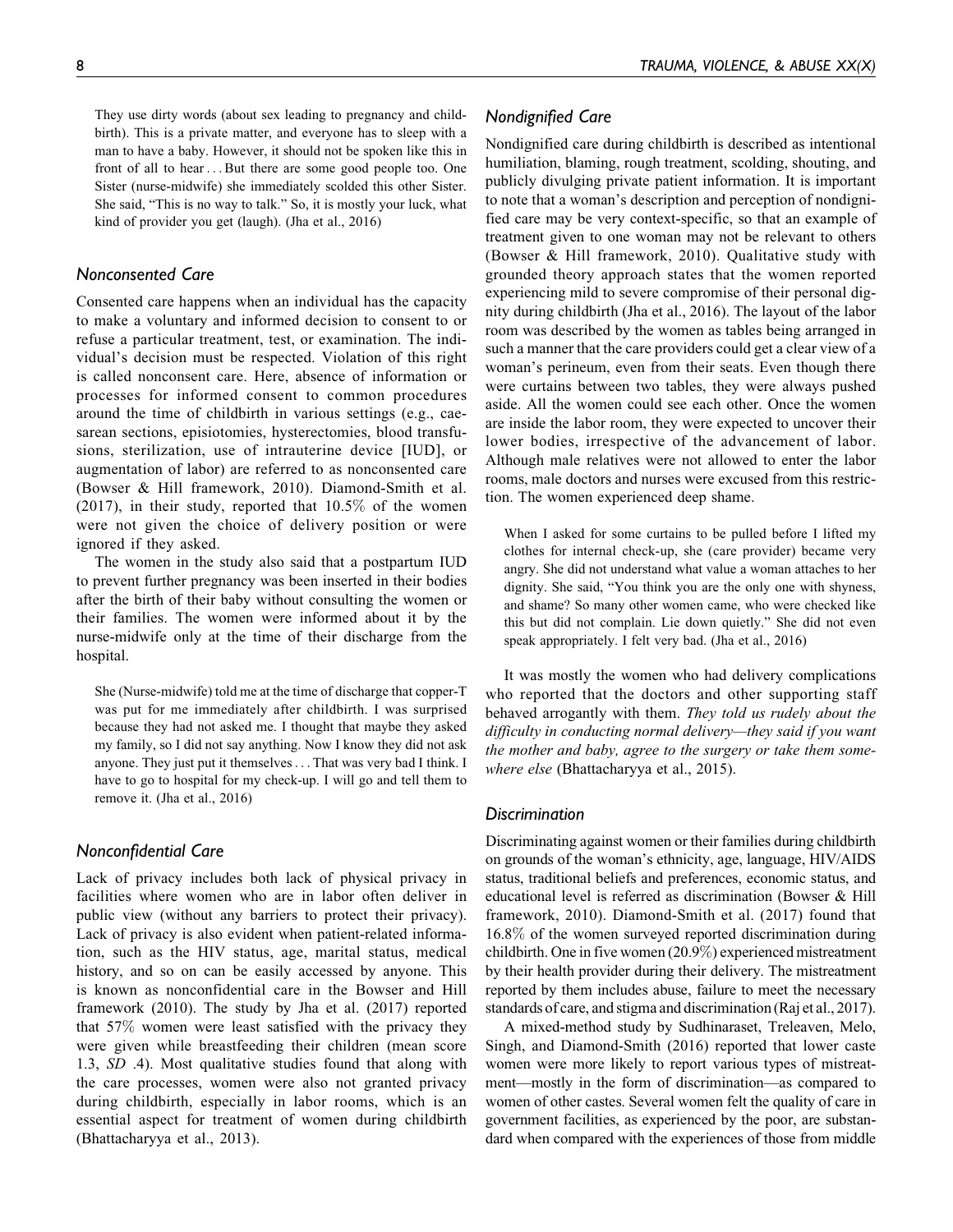| <b>Table 2.</b> Concise Results of Included Studies. |  |  |  |
|------------------------------------------------------|--|--|--|
|------------------------------------------------------|--|--|--|

| Authors (Year)                                                                                        | Main Results                                                                                                                                                                                                                                                                                                                                                                                                                |
|-------------------------------------------------------------------------------------------------------|-----------------------------------------------------------------------------------------------------------------------------------------------------------------------------------------------------------------------------------------------------------------------------------------------------------------------------------------------------------------------------------------------------------------------------|
| Sudhinaraset, Treleaven, Melo, Singh, and<br>Diamond-Smith (2016)                                     | Strong evidence on high levels of mistreatment, that is, over 57% of women reported any form of<br>mistreatment. Lack of respectful patient-provider relationships. Providers set expectations<br>and norms on behaviors during delivery, while women are often misinformed.                                                                                                                                                |
| Diamond-Smith, Treleaven, Murthy, and<br>Sudhinaraset (2017)                                          | The women who were less empowered reported the highest level of mistreatment, whereas the<br>women who had more equitable views about the role of women were less likely to report<br>experiencing mistreatment during childbirth. Thus, there is a direct corelation between<br>women's health and the women empowerment.                                                                                                  |
| Chattopadhyay, Mishra, and Jacob (2017)                                                               | Poor and indigenous women who disproportionately use state facilities report obstetric violence,<br>improper pelvic examinations, beating, and verbal abuse during labor, with sometimes the<br>shouting directed at accompanying relatives (supporters).                                                                                                                                                                   |
| Jha et al. (2016)                                                                                     | Although the labor rooms are functional, but there is a need for improvement of interpersonal<br>processes, information sharing, and sensitive treatment of women seeking childbirth services in<br>public health facilities.                                                                                                                                                                                               |
| Jha et al. (2017)                                                                                     | Lack of privacy, improper handling, abandoned of care, unnecessary separation from the baby, and<br>lack of postpartum care.                                                                                                                                                                                                                                                                                                |
| Bhattacharyya, Srivastava, and Avan (2013)<br>Diamond-Smith, Sudhinaraset, Melo, and<br>Murthy (2016) | Lack of faith, no privacy, and monetary incentives were asked that exceed the main expenditure.<br>Lack of support, lack of information, women were not allowed to accompany anybody to labor<br>room for emotional support and encouragement.                                                                                                                                                                              |
| Bhattacharyya, Issac, Rajbangshi, Srivastava,<br>and Avan $(2015)$                                    | Lack of skilled delivery due to physical infrastructure, irregular supply of water and electricity,<br>shortage of medicines, supplies, poor access to gynecologist and anaesthetist, no<br>confidentiality.                                                                                                                                                                                                                |
| Bhattacharya & Ravindran, 2018                                                                        | Any abusive behavior was 28.8%. Nondignified care including verbal abuse and derogatory insults<br>related to the woman's sexual behavior (19.3%), physical abuse (13.4%), neglect or<br>abandonment (8.5%), nonconfidential care (5.6%), and feeling humiliation due to lack of<br>cleanliness bordering on filth (4.9%). Women were abused during labor or delivery irrespective<br>of their sociodemographic background. |
| Raj et al. (2017)                                                                                     | There is strong evidence that one in five women (20.9%) reported mistreatment by their provider<br>during childbirth, including discrimination and abuse. Women were significantly more likely to<br>report mistreatment when their provider was a nurse rather than a physician or midwife.                                                                                                                                |
| Dey et al. (2017)                                                                                     | Around 77.3% of participants self-reported mistreatment and whereas observers reported 22.4%<br>of women being mistreated. Physical abuse, harsh delivery practices, and absence of the<br>provider at crucial stage ranged from fair to poor.                                                                                                                                                                              |

or higher socioeconomic status who received better treatment and faced fewer barriers to accessing care in the public sector. A 28-year-old respondent from Uttar Pradesh said,

For [higher socio-economic status] government health facilities are very good. For us, poor people, it is not so good. We are abused. If you ask anything to them they would shout back at you. They think they are big shots and know each and everything. What would a poor man do in such situations? We have to keep mum. (Age 28, from rural Uttar Pradesh; Sudhinaraset et al., 2016)

### Abandonment/Neglect

Abandonment means women being left alone during labor and birth, as well as the failure of providers to monitor the women's health and intervene in life-threatening situations (Bowser & Hill framework, 2010). Diamond-Smith et al. (2017) reported that 10.2% of women felt that they were abandoned or ignored by their providers. About 10% of the women reported experiencing threats of withholding treatment, being abandoned or ignored, delivering alone, or being denied their preferred choice of position for delivery (Sudhinaraset et al., 2016). However, abandonment and neglect were reported only in two studies. Neglect in a health-care setting is often difficult to report due the crowding in hospitals.

# Detention in Facilities

Restraining women in the health facilities where they had recently delivered, as well as their babies, usually due to failure to pay is referred as detention in facilities (Bowser & Hill framework, 2010). About 24.2% of women reported demands for payment of bribe. Further, 12.2% of the women reported threats for withholding treatment and unnecessary separation from their babies (4.3%) when they failed to make payment on time. The women reported detention in facilities for failure to pay their bills and that of their babies (Diamond-Smith et al., 2017). The concise results and critical findings are presented in Table 2 and 3 respectively.

## **Discussion**

Respectful maternity care (RMC) is a health-care topic that is receiving increasing attention globally. Our systematic review suggests that D&A and mistreatment of women during childbirth in health facilities is a regular occurrence in India. Overall, the nature of mistreatment reported was verbal and physical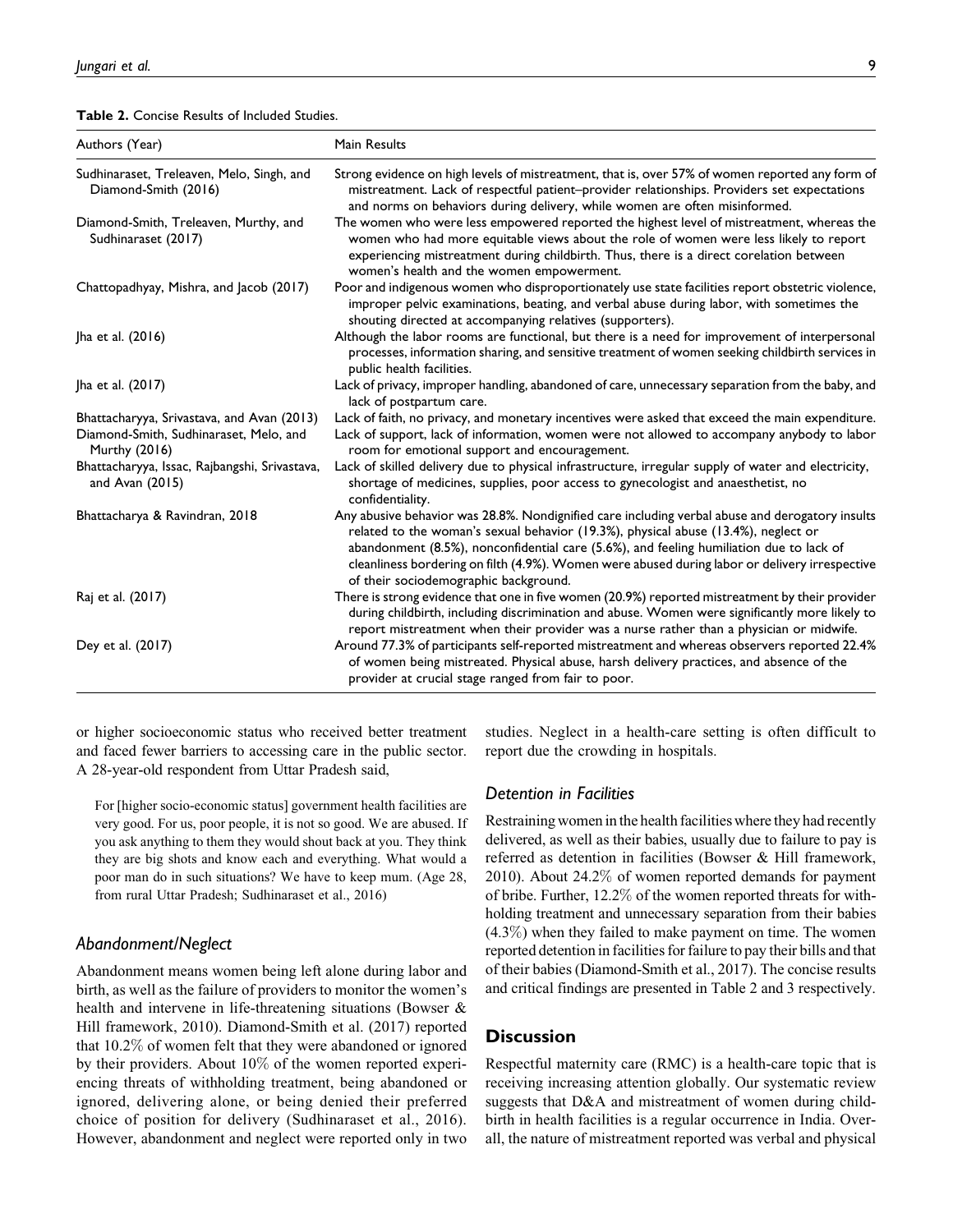Table 3. Critical Findings.

- $\bullet$  Abuse and mistreatment in health facilities during delivery has been reported in both public and private health facilities in India.
- $\bullet$  Most repeatedly reported was nondignified care and the least commonly reported were physical abuse and detention in facilities, mentioned only in one study.
- $\bullet$  Lower caste women were more likely to report various types of mistreatment compared to women of other caste that chiefly include discrimination.
- $\bullet$  Definitional and measurement of incidences of mistreatment and abuse during childbirth in facilities is lacking.

abuse, nonconsented care, nonconfidential care, nondignified care, discrimination based on specific patient attributes, abandonment of care, and detention in facilities. Our review shows that the most common type of mistreatment was nondignified. Physical abuse and detention in health facilities were the least common (as reported in only one study). However, it needs mention here that there is a strong likelihood that cases of mistreatment of women in health facilities are underreported for various reason, including a perception among parents that such treatment is normal and hence should not be seen as mistreatment (Sen et al., 2018). These cases surface only when the women patients are specifically asked about it.

Evidence suggests that fear of D&A that women too often encounter in facility-based maternity care is a stronger deterrent to the use of skilled care in a country like India, which has a high burden of maternal mortality, than commonly recognized barriers, such as cost, distance or addressing unmet needs for family planning all of which also have the potential to significantly reduce maternal mortality.

The review also indicates that women from poor households and lower castes faced more discrimination and nondignified care than their counterparts from the richer and higher castes. Thus, the more disadvantaged women are more vulnerable in terms of health status and poor maternal and child health (Jungari & Bomble, 2013; Jungari & Chauhan, 2017; Mohindra et al., 2006; Thorat & Neuman, 2012). Mistreatment of poor and lower caste women exacerbates their deprivation of institutional services. Therefore, efforts are necessary to mitigate discrimination and mistreatment during childbirth.

The caste system is deeply rooted in India which is reflected in the country's health systems where lower caste women suffer more than women from the general category. Mistreatment of women is frequent in both private- and public-sector facilities. Hence, interventions must focus on both sectors in India's health-care system to improve behavior with patients.

India's primary health-care facilities are burdened by the patient load. The number of health-care personnel is not sufficient to cater to the numbers. The lack of health personnel in India's health facilities, especially in government-run hospitals, places a burden on the available personnel. This suboptimal human resources situation, as well as lack of proper training, may be one reason for the disrespect or mistreatment of women in health facilities. Previous studies have also reported poor infrastructure, lack of training for health workers, and shortage of trained health professionals in the government health sector (Iyer, Sidney, Mehta, & Mavalankar, 2016; Mavalankar, 2016). Improving primary health-care services and training to enhance the sensitivity of health-care personnel and health workers will contribute to the reduction in patient mistreatment.

In addition, mistreatment of women during labor and childbirth is not properly defined because of which it is difficult to measure the numbers and severity of mistreatment. No uniform methods or scales are available in India that can measure its prevalence. Issues pertaining to the measurement of D&A during pregnancy are critical in many ways. The review shows that different studies have adopted several approaches—qualitative and quantitative—to study the phenomena of D&A during pregnancy. But no scales have been used to measure them (Sen et al., 2018; Sharma, Powell-Jackson, Haldar, Bradley, & Filippi, 2017), which is why measuring the nature of mistreatment in health facilities is sometimes challenging (Afulani, Diamond-Smith, Phillips, Singhal, & Sudhinaraset, 2018; Sen et al., 2018).

D&A of women at childbirth in India has not been extensively researched and comprehensively documented. Studies available in the public domain do not examine the concept of RMC in substantial detail. Thus, more research is needed to fully understand the issue. To provide respectful and nonabusive care during childbirth, health systems must be responsive to the specific needs of women at childbirth and provide care in a manner that ensures respect for their sexual, reproductive health, and human rights.

This review revealed that there is a lack of formal studies on the subject of RMC in the Indian context. Thus, there is a need for studies, qualitative as well as qualitative, to generate more robust evidence of mistreatment. Further, more studies were conducted in Northern Indian and hence future research must focus on India's southern parts to obtain a comprehensive understanding of the issues related to mistreatment and violence experienced by women during childbirth in health facilities. Future research should also seek to understand the views and experiences of women, their families, and health-care providers. Such an approach will significantly contribute to the development and implementation of appropriate interventions and policies.

# Limitations of the Study

The review may not be an adequate representation of India because most studies included in it were conducted in North India. The results and findings of this review may be slightly biased toward the north Indian context. The situation of south Indian childbearing women may be different from that of the counterparts in north India. Further, the studies included in this review do not use the same definitions. Hence, the differences in the prevalence of mistreatment and abuse of women patients in health facilities may be attributable to the absence of uniform definition and understanding. Although the study used the Bowser and Hill framework to present the results, we used only the first dimension of the framework. Other dimensions, which explore the factors and consequences of D&A, were not considered in this study.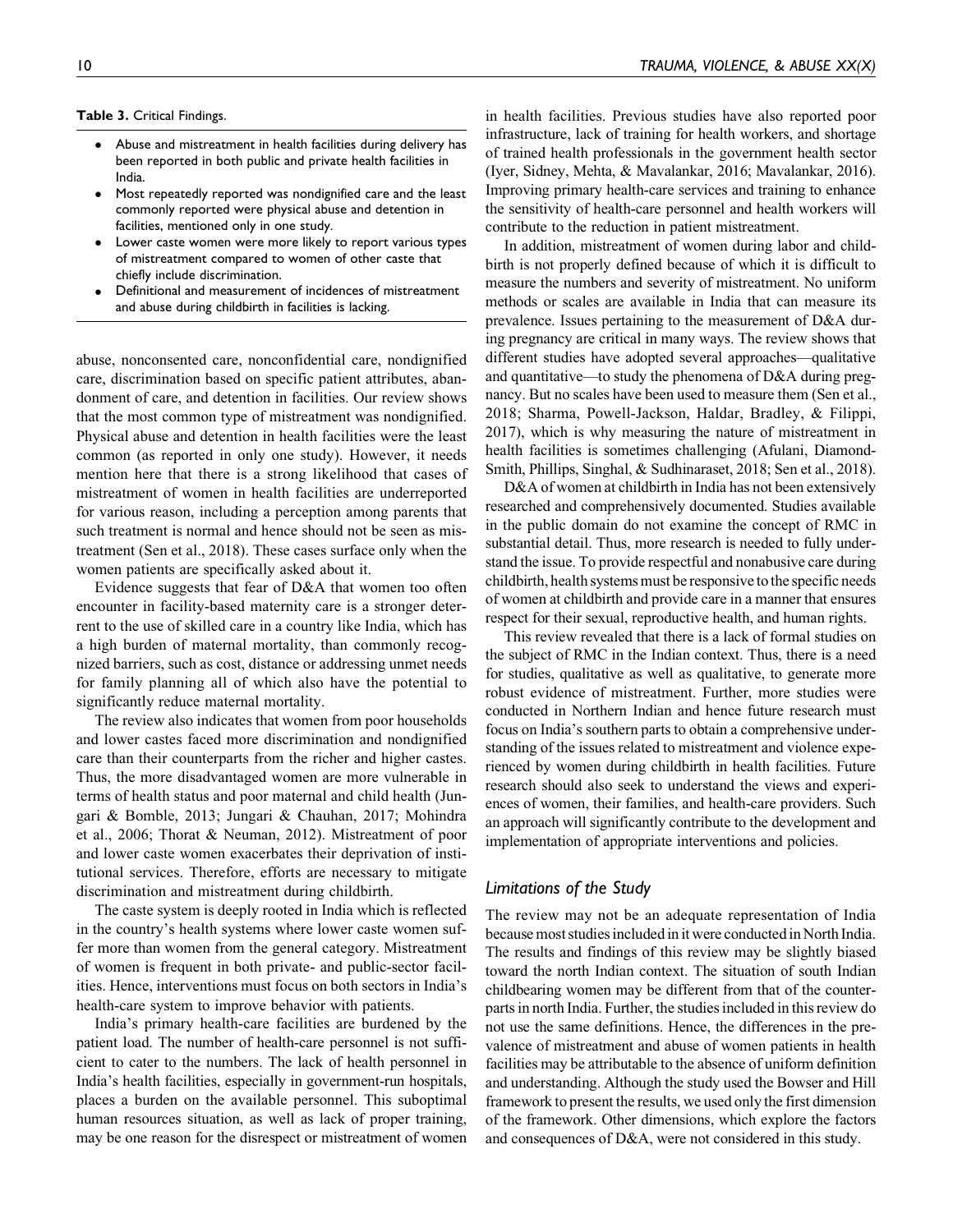# Conclusion

Verbal and physical abuse, lack of privacy and confidentiality, maltreatment, detainment in facilities, and negative and unfriendly staff attitudes are barriers to utilization of skilled delivery services. This systematic review presents analyzed data on an extensive range of disrespectful and abusive behaviors experienced by women during childbirth in India, as well as the contributing factors and consequences. Although the strength of the evidence is not robust, the factors influencing disrespectful and abusive conduct, which were revealed in this review, suggest that interventions for empowering women and educating them on their rights, and strengthening health systems to respond to the specific needs of women during childbirth are essential. The study also highlighted the need for health-care quality-improvement programs in India to address nonclinical aspects of care because women want to be treated humanely during their stay in health facilities. They expect respectful treatment, privacy, and emotional support. Therefore, it is necessary that training programs for health-care personnel include elements of interpersonal care and communication skills. In addition, implementing and enforcing policies on RMC are vital.

Raising awareness among health-care providers about the need to exhibit respectful attitudes and behavior toward women is important for increasing a woman's confidence in the quality of care and treatment that she will receive. She must expect the same degree of comfort and emotional support at a health facility as she would get in her home.

The findings of this review contribute to knowledge about the barriers to the utilization of health facilities for delivery. Understanding women's perceptions about good care and addressing them in quality assurance programs can not only bridge the supply and demand gap but also increase facility-based delivery by assuring safe, affordable, and respectful care. Further research is required to provide a more rigorous and evidence-based understanding of the issue of D&A of women that women in India experience during childbirth.

### Implications for Policy, Practice, and Research

- $\bullet$  The prevalence of disrespect and abuse in the health facilities during delivery has been evident. Women from lower socioeconomic background and lower caste women are affected most. Hence, policies must address the health-care provider's issues at both private and public health facilities.
- $\bullet$  Training health-care providers about the respective maternity practices and creating awareness among pregnant women about the healthy practices will be practical strategy.
- $\bullet$  Identify the various forms of violence and abuse experienced by pregnant and delivering women.
- $\bullet$  Exploring the health-care providers (midwives, doctors, and clinicians) opinion and perception about violence taking place in the labor rooms.
- $\bullet$  More research is needed to find the complex factors affecting the violence during delivery.
- $\bullet$  Both qualitative and quantitative studies should be undertaken to examine the various dimension of disrespect and abuse in health facilities during delivery.

#### Author Contribution

All authors contributed equally to preparing the article.

#### Declaration of Conflicting Interests

The author(s) declared no potential conflicts of interest with respect to the research, authorship, and/or publication of this article.

#### Funding

The author(s) received no financial support for the research, authorship, and/or publication of this article.

### ORCID iD

Suresh Jungari **I** <https://orcid.org/0000-0003-4223-2603>

### References

- Afulani, P. A., Diamond-Smith, N., Phillips, B., Singhal, S., & Sudhinaraset, M. (2018). Validation of the person-centered maternity care scale in India. Reproductive Health, 15, 147. doi:10.1186/ s12978-018-0591-7
- Ayers, S., Bond, R., Bertullies, S., & Wijma, K. (2016). The aetiology of post-traumatic stress following childbirth: A meta-analysis and theoretical framework. Psychological Medicine, 46, 1121–1134.
- Ayers, S., Joseph, S., McKenzie-McHarg, K., Slade, P., & Wijma, K. (2008). Post-traumatic stress disorder following childbirth: Current issues and recommendations for future research. Journal of Psychosomatic Obstetrics & Gynecology, 29, 240–250.
- Balakrishnan, S. S., & Khanna, R. (2016). Dead women talking: A civil society report. Delhi, India: Common Health and Jan Swasthya Abhiyan. Retrieved from [http://www.common](http://www.commonhealth.in/Dead%20Women%20Talking%20full%20report%20final.pdf) [health.in/Dead](http://www.commonhealth.in/Dead%20Women%20Talking%20full%20report%20final.pdf)%[20Women](http://www.commonhealth.in/Dead%20Women%20Talking%20full%20report%20final.pdf)%[20Talking](http://www.commonhealth.in/Dead%20Women%20Talking%20full%20report%20final.pdf)%[20full](http://www.commonhealth.in/Dead%20Women%20Talking%20full%20report%20final.pdf)%[20report](http://www.commonhealth.in/Dead%20Women%20Talking%20full%20report%20final.pdf)%[20](http://www.commonhealth.in/Dead%20Women%20Talking%20full%20report%20final.pdf) [final.pdf](http://www.commonhealth.in/Dead%20Women%20Talking%20full%20report%20final.pdf)
- Beck, C. T. (2006). Pentadic cartography: Mapping birth trauma narratives. Qualitative Health Research, 16, 453–466. doi:10.1177/ 1049732305285968
- Beck, C. T. (2018). The slippery slope of birth trauma. In M. Muzik & K. Rosenblum (Eds.), Motherhood in the face of trauma (pp. 55–67). Cham, Switzerland: Springer.
- Bell, A. F., & Andersson, E. (2016). The birth experience and women's postnatal depression: A systematic review. Midwifery, 39, 112–123. doi:10.1016/j.midw.2016.04.014
- Bhattacharyya, S., Issac, A., Rajbangshi, P., Srivastava, A., & Avan, B. I. (2015). "Neither we are satisfied nor they"—Users and provider's perspective: A qualitative study of maternity care in secondary level public health facilities, Uttar Pradesh, India.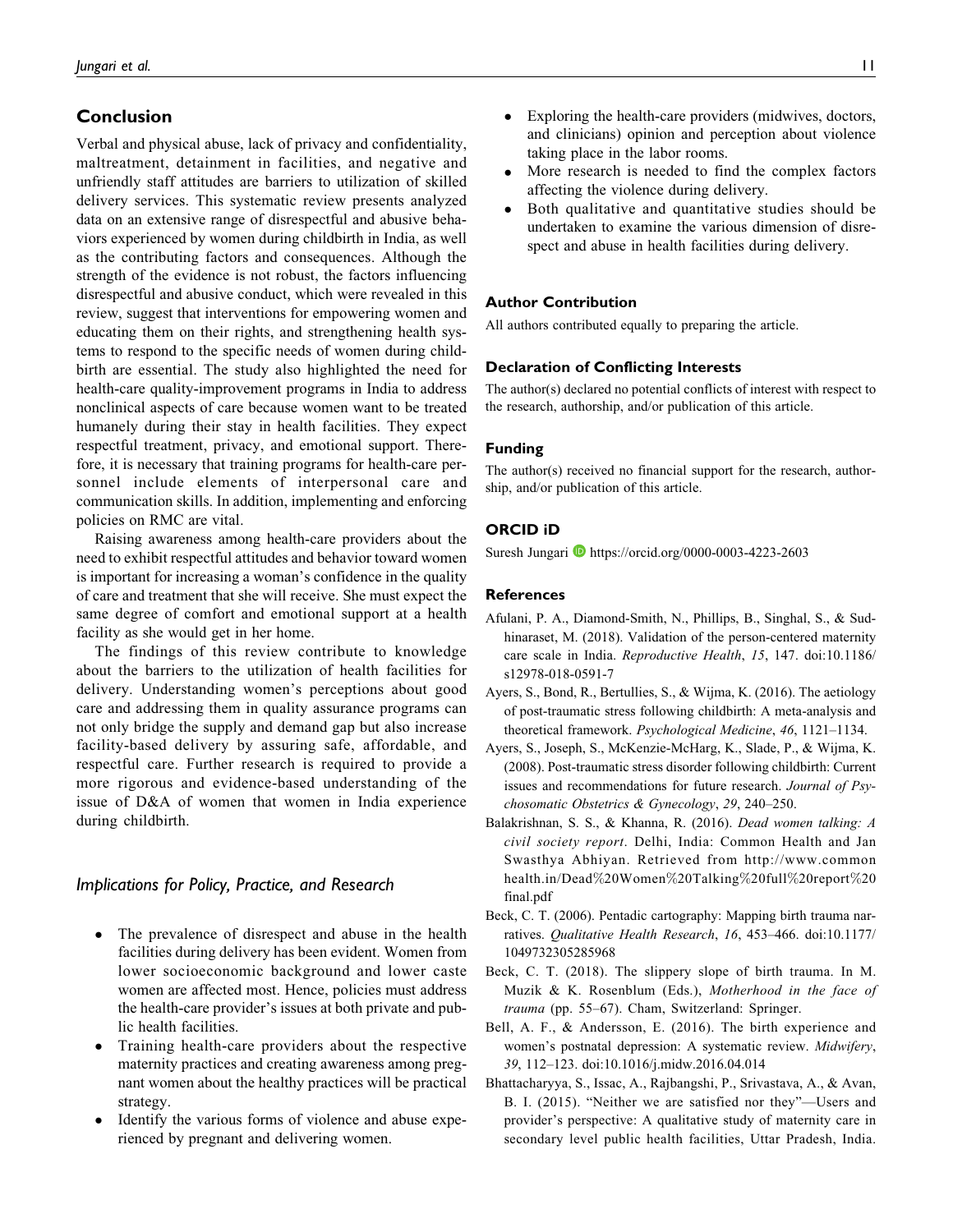BMC Health Services Research, 15, 421. doi:10.1186/s12913- 015-1077-8

- Bhattacharya, S., & Ravindran, T. S. (2018). Silent voices: Institutional disrespect and abuse during delivery among women of Varanasi district, northern India. BMC Pregnancy and Childbirth, 18, 338. doi:10.1186/s12884-018-1970-3
- Bhattacharyya, S., Srivastava, A., & Avan, B. I. (2013). Delivery should happen soon and my pain will be reduced: Understanding women's perception of good delivery care in India. Global Health Action, 6, 22635. doi:10.3402/gha.v6i0.22635
- Bohren, M. A., Vogel, J. P., Hunter, E. C., Lutsiv, O., Makh, S. K., Souza, J. P., ... Javadi, D. (2015). The mistreatment of women during childbirth in health facilities globally: A mixed-methods systematic review. PLoS Medicine, 12, e1001847. Retrieved from <https://doi.org/10.1371/journal.pmed.1001847>
- Bowser, D., & Hill, K. (2010). Exploring evidence for disrespect and abuse in facility-based childbirth. Boston, MA: USAID-TRAction Project, Harvard School of Public Health. Retrieved from [https://](https://cdn2.sph.harvard.edu/wp-content/uploads/sites/32/2014/05/Exploring-Evidence-RMC_Bowser_rep_2010.pdf) [cdn2.sph.harvard.edu/wp-content/uploads/sites/32/2014/05/Explor](https://cdn2.sph.harvard.edu/wp-content/uploads/sites/32/2014/05/Exploring-Evidence-RMC_Bowser_rep_2010.pdf) [ing-Evidence-RMC\\_Bowser\\_rep\\_2010.pdf](https://cdn2.sph.harvard.edu/wp-content/uploads/sites/32/2014/05/Exploring-Evidence-RMC_Bowser_rep_2010.pdf)
- Campbell, S. B., & Renshaw, K. D. (2016). Military couples and posttraumatic stress: Interpersonally based behaviors and cognitions as mechanisms of individual and couple distress. In S. Mac-Dermid Wadsworth & D. S. Riggs (Eds.), War and family life (pp. 55–75). Cham, Switzerland: Springer.
- Chattopadhyay, S., Mishra, A., & Jacob, S. (2017). 'Safe', yet violent? Women's experiences with obstetric violence during hospital births in rural Northeast India. Culture, Health & Sexuality, 20, 815–829. doi:10.1080/13691058.2017.1384572
- Chattopadhyay, S. (2018). The shifting axes of marginalities: the politics of identities shaping women's experiences during childbirth in Northeast India. Reproductive Health Matters, 26, 62–69. doi:10. 1080/09688080.2018.1502022
- Dey, A., Shakya, H. B., Chandurkar, D., Kumar, S., Das, A. K., Anthony, J., ... Raj, A. (2017). Discordance in self-report and observation data on mistreatment of women by providers during childbirth in Uttar Pradesh, India. Reproductive Health, 14, 149. doi:10.1186/s12978-017-0409-z
- Diamond-Smith, N., Sudhinaraset, M., Melo, J., & Murthy, N. (2016). The relationship between women's experiences of mistreatment at facilities during childbirth, types of support received and person providing the support in Lucknow, India. Midwifery, 40, 114–123. doi:10.1016/j.midw.2016.06.014
- Diamond-Smith, N., Treleaven, E., Murthy, N., & Sudhinaraset, M. (2017). Women's empowerment and experiences of mistreatment during childbirth in facilities in Lucknow, India: Results from a cross-sectional study. BMC Pregnancy and Childbirth, 17, 335. doi:10.1186/s12884-017-1501-7
- Fredman, S. J., Pukay-Martin, N. D., Macdonald, A., Wagner, A. C., Vorstenbosch, V., & Monson, C. M. (2016). Partner accommodation moderates treatment outcomes for couple therapy for posttraumatic stress disorder. Journal of Consulting and Clinical Psychology, 84, 79.
- Grekin, R., & O'Hara, M. W. (2014). Prevalence and risk factors of postpartum posttraumatic stress disorder: A meta-analysis. Clinical Psychology Review, 34, 389–401.
- Haddad, S., Mohindra, K. S., Siekmans, K., Màk, G., & Narayana, D. (2012). "Health divide" between indigenous and non-indigenous populations in Kerala, India: Population based study. BMC Public Health, 12, 390.
- Halperin, O., Sarid, O., & Cwikel, J. (2015). The influence of childbirth experiences on women's postpartum traumatic stress symptoms: A comparison between Israeli Jewish and Arab women. Midwifery, 31, 625–632.
- Ishola, F., Owolabi, O., & Filippi, V. (2017). Disrespect and abuse of women during childbirth in Nigeria: A systematic review. PLoS One, 12, e0174084. doi:10.1371/journal.pone.0174084
- Iyer, V., Sidney, K., Mehta, R., & Mavalankar, D. (2016). Availability and provision of emergency obstetric care under a public–private partnership in three districts of Gujarat, India: Lessons for Universal Health Coverage. BMJ Global Health, 1, e000019. doi:10. 1136/bmjgh-2015-000019
- Jha, P., Christensson, K., Svanberg, A. S., Larsson, M., Sharma, B., & Johansson, E. (2016). Cashless childbirth, but at a cost: A grounded theory study on quality of intrapartum care in public health facilities in India. Midwifery, 39, 78–86. doi:10.1016/ j.midw.2016.04.012
- Jha, P., Larsson, M., Christensson, K., & Skoog Svanberg, A. (2017) Satisfaction with childbirth services provided in public health facilities: Results from a cross-sectional survey among postnatal women in Chhattisgarh, India. Global Health Action, 10, 1386932. doi:10.1080/16549716.2017.1386932
- Jungari, S., & Bomble, P. (2013). Caste-based social exclusion and health deprivation in India. Journal of Exclusion Studies, 3, 84–91.
- Jungari, S., & Chauhan, B. G. (2017). Caste, wealth and regional inequalities in health status of women and children in India. Contemporary Voice of Dalit, 9, 87–100. doi:10.1177/ 2455328X17690644
- International Institute for Population Sciences & ICF. (2017). National Family Health Survey (NFHS-4), 2015–16. Mumbai, India.
- Mavalankar, D. (2016). Doctors for tribal areas: Issues and solutions. Indian Journal of Community Medicine: Official Publication of Indian Association of Preventive & Social Medicine, 41, 172. doi:10.4103/0970-0218.183587
- McCourt, C., Rayment, J., Rance, S., & Sandall, J. (2016). Place of birth and concepts of wellbeing: An analysis from two ethnographic studies of midwifery units in England. Anthropology in Action, 23, 17–29. doi:10.3167/aia.2016.230303
- Melberg, A., Diallo, A. H., Ruano, A. L., Tylleskär, T., & Moland, K. M. (2016). Reflections on the unintended consequences of the promotion of institutional pregnancy and birth care in Burkina Faso. PLoS One, 11, e0156503. doi:10.1371/journal.pone.0156503
- Miller, S., Abalos, E., Chamillard, M., Ciapponi, A., Colaci, D., Comandé, D., ... Manuelli, V. (2016). Beyond too little, too late and too much, too soon: A pathway towards evidence-based, respectful maternity care worldwide. The Lancet, 388, 2176–2192. doi:10.1016/S0140-6736(16)31472-6
- Mohindra, K. S., Haddad, S., & Narayana, D. (2006). Women's health in a rural community in Kerala, India: Do caste and socioeconomic position matter? Journal of Epidemiology & Community Health, 60, 1020–1026. doi:10.1136/jech.2006.047647